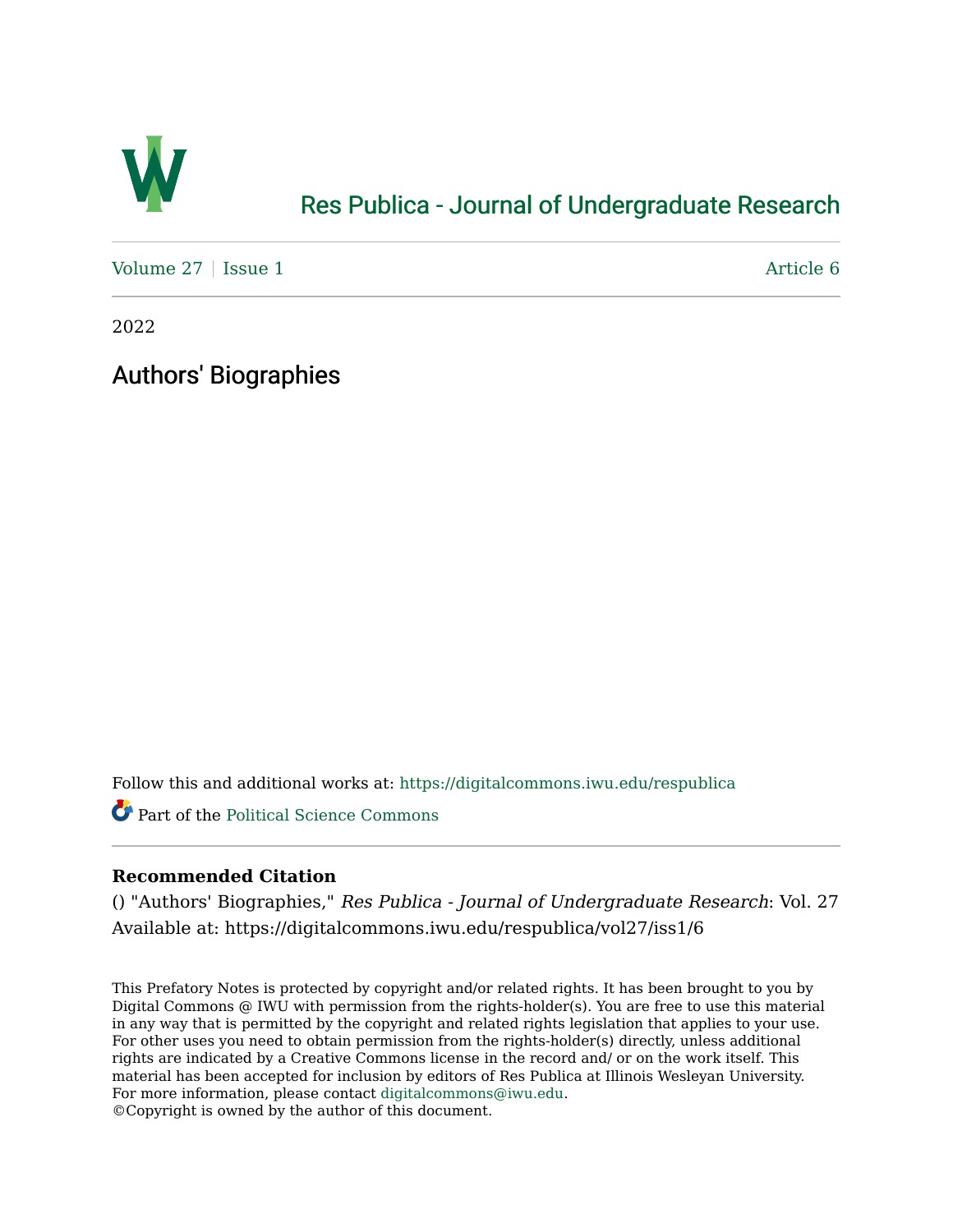Authors' Biographies